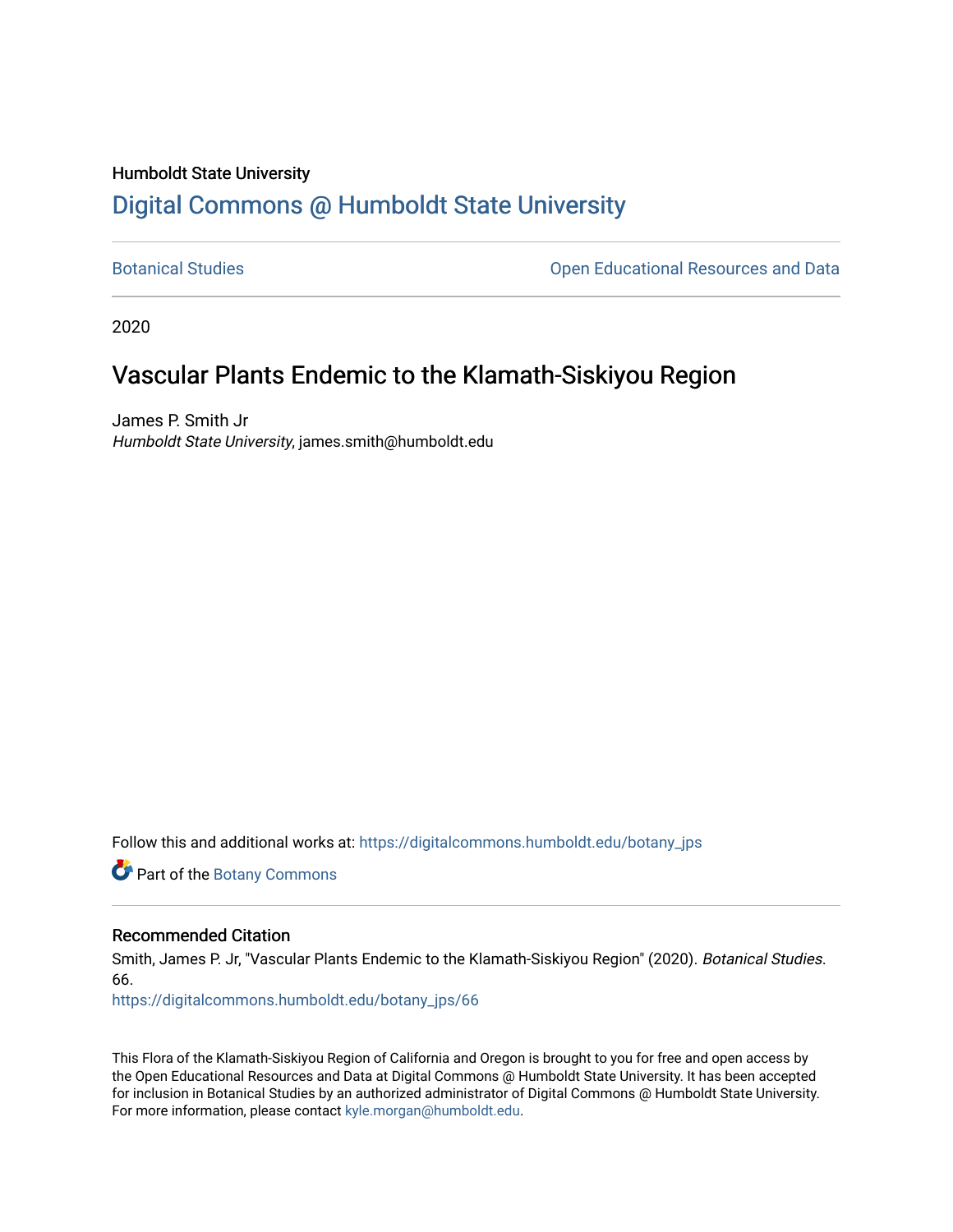# **A LIST OF THE VASCULAR PLANTS ENDEMIC TO THE KLAMATH-SISKIYOU REGION OF CALIFORNIA AND OREGON**

#### **James P. Smith, Jr. & John O. Sawyer, Jr. † Department of Biological Sciences Humboldt State University**

**February 2020**

In California, the Klamath-Siskiyou Region includes all or portions of Colusa, Del Norte, Glenn, Humboldt, Shasta, Siskiyou, Tehama, and Trinity counties. In Oregon, it includes all or portions of Curry, Douglas, Jackson, and Josephine counties. The region is the home of 215 endemics. No family of vascular plants is endemic here. *Kalmiopsis* is endemic to Oregon*, Howellanthus* to California, and *Bensoniella* to both states. There are 103 taxa restricted to northwestern California; 38 taxa to southwestern Oregon; and 74 taxa endemic to the region in both states. We have excluded taxa that are based on suspect far-outof-range collections, presumed extinct, or that were otherwise anomalous.

 $\upphi$   $\upphi$   $\upphi$   $\upphi$   $\upphi$ 

# **F E R N S**

## *Pteridaceae*

*Adiantum shastense •* CA**:** SHA

## **C O N I F E R S**

## *Cupressaceae*

*Juniperus communis* var. *jackii* • CA: DNT, SIS • OR: CUR, DOU, JOS

## *Pinaceae*

*Picea breweriana* • CA: DNT, HUM, TRI, SHA, SIS • OR: COS [†], CUR, JAC, JOS

# **F L O W E R I N G P L A N T S**

## *Amaryllidaceae*

*Allium hoffmanii* • CA: HUM, SHA, TEH, TRI

## *Asparagaceae*

*Brodiaea matsonii* • CA: SHA *Camassia howellii* • OR: JAC, JOS *Chlorogalum pomeridianum* var. *austrooreganum* • OR: JAC, JOS *Dichelostemma x venustum* • CA: DNT, HUM, TRI • OR: CUR, DOU, JAC, JOS *Hastingsia bracteosa* var. *atropurpurea* • OR: JOS *Hastingsia bracteosa* var. *bracteos* • OR: JOS *Triteleia crocea* • CA: SHA, SIS, TRI • OR: JAC, JOS *Triteleia hendersonii* var. *leachiae* • OR: COS, CUR

## *Berberidaceae*

*Mahonia nervosa* var. *mendocinensis* • CA: MEN *Vancouveria chrysantha* • CA: DNT, SIS • OR: CUR, JOS

## *Boraginaceae*

*Plagiobothrys figuratus* ssp. *corallicarpus* • OR: JAC, JOS *Plagiobothrys hirtus* • OR: DOU *Plagiobothrys lamprocarpus* • OR: JOS [†]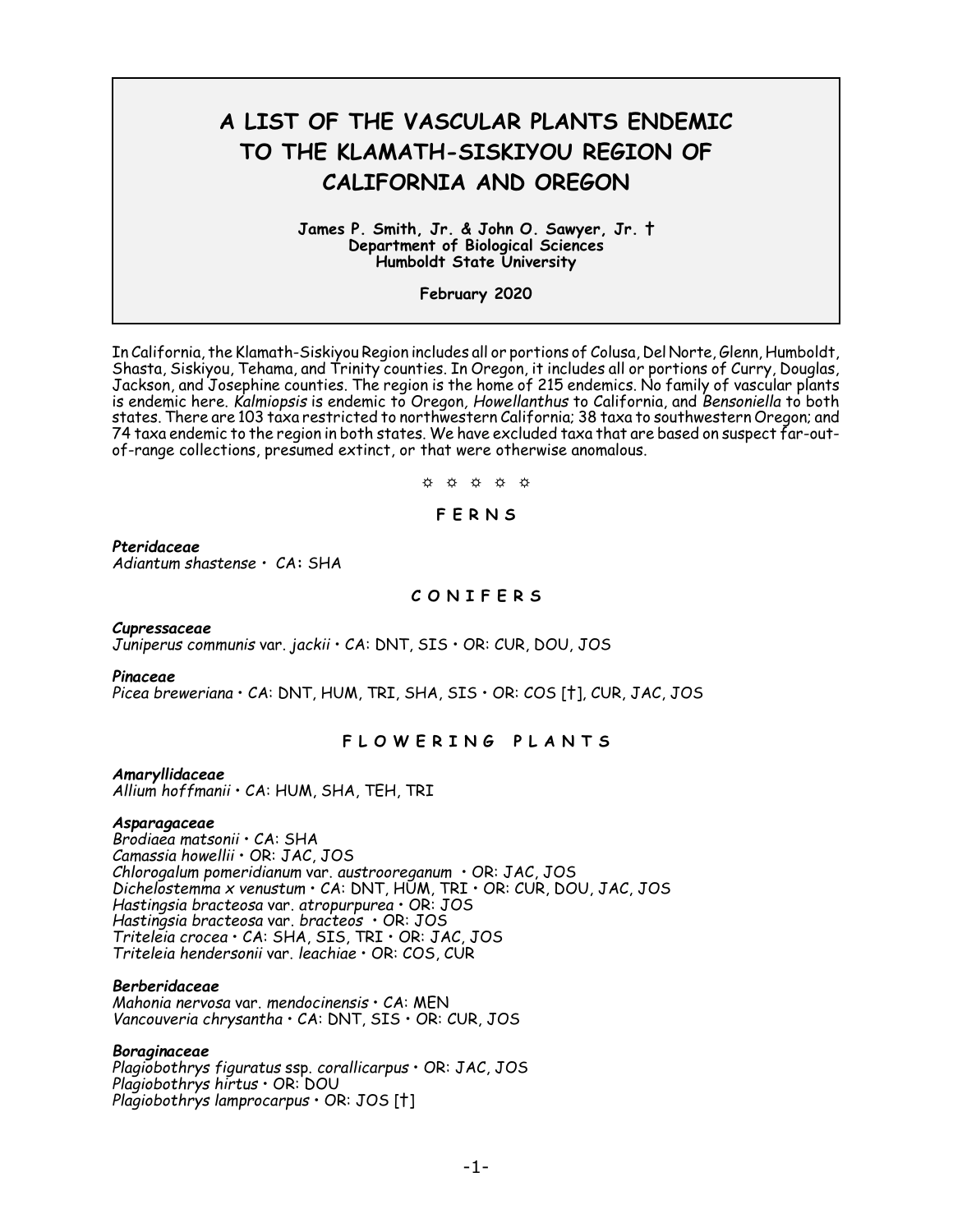## *Campanulaceae*

*Campanula shetleri* • CA: SHA, SIS

## *Caryophyllaceae*

*Minuartia decumbens* • CA: HUM, SHA, TEH, TRI *Minuartia howellii* • CA: DNT, SIS • OR: CUR, JOS *Minuartia rosei* • CA: SHA, TEH, TRI *Minuartia stolonifera* • CA: SIS *Silene marmorensis* • CA: HUM, SIS *Silene salmonacea* • CA: TRI *Silene serpentinicola* • CA: DNT • OR: JOS

## *Compositae (Asteraceae)*

*Ageratina shastensis* • CA: SHA *Antennaria sawyeri* • CA: TRI *Antennaria suffrutescens* • CA: DNT, HUM • OR: CUR, JOS *Arnica cernua* • CA: DNT, HUM, SIS, SHA, TRI • OR: COS [†], CUR, JOS *Arnica spathulata* • CA: DNT, HUM, SIS, TRI • OR: CUR, DOU, JAC, JOS *Balsamorhiza lanata •* CA: SIS, TRI • OR: JAC *Chaenactis suffrutescens* • CA: SIS, TRI *Cirsium ciliolatum* • CA: SIS • OR: JAC *Cirsium remotifolium* var. *rivulare* • CA: DNT, HUM • OR: CUR *Ericameria ophitidis* • CA: SHA, TEH, TRI *Erigeron bloomeri* var. *nudatus* • CA: DNT, HUM [†], SIS • OR: JAC, JOS *Erigeron cervinus* • CA: DNT, SIS, TRI • OR: CUR, JAC, JOS *Erigeron foliosus* var. *mendocinus* • CA: DNT, HUM, MEN, SIS *Erigeron klamathensis* • CA: DNT, HUM, SHA, SIS, TRI • OR: CUR, JOS *Erigeron petrophilus* var. *viscidulus* • CA: HUM, SHA, SIS, TRI • OR: JAC *Erigeron stanselliae* • OR: CUR *Harmonia doris-nilesiae* • CA: TRI *Harmonia guggolziorum* • CA: MEN *Harmonia stebbinsii* • CA: SHA, TEH, TRI *Microseris howellii* • OR: CUR, JOS *Microseris laciniata* ssp. *detlingii* • OR: JAC *Microseris laciniata* ssp. *siskiyouensis* • CA: DNT, HUM, SIS • OR: CUR, JOS *Packera hesperia* • CA: DNT • OR: CUR, JOS *Pyrrocoma racemosa* ssp. *congesta* • CA: DNT • OR: CUR, DOU, JAC, JOS *Pyrrocoma racemosa* ssp. *pinetorum* • CA: SIS, TRI *Raillardella pringlei* • CA: DNT, SIS, TRI *Rudbeckia glaucescens •* CA: DNT, SIS, TRI • OR: COOS [†], CUR, DOU, JOS *Rudbeckia klamathensis* • CA: DNT, HUM, SHA, SIS, TRI

## *Crassulaceae*

*Sedella leiocarpa* • CA: LAK *Sedum citrinum* • CA: DNT *Sedum kiersteadiae* • CA: SHA, SIS, TRI *Sedum laxum* ssp. *eastwoodiae •* CA: DNT, MEN *Sedum laxum* ssp. *flavidum* • CA: DNT, GLN, HUM, SIS, TRI *Sedum laxum* ssp. *heckneri* • CA: DNT, HUM, SIS, TRI • OR: CUR, JAC, JOS *Sedum laxum* ssp. *latifolium* • CA: DNT *Sedum marmorense* • CA: SIS *Sedum moranii* • OR: CUR, JOS *Sedum oblanceolatum* • CA: SIS • OR: JAC *Sedum obtusatum* ssp. *paradisum* • CA: SHA, TRI *Sedum patens* • CA: DNT *Sedum radiatum* ssp*. depauperatum* • CA: SIS • OR: JAC *Sedum rubiginosum* • CA: TEH *Sedum sanhedrinum* • CA: LAK, MEN, TEH, TRI

# *Cruciferae (Brassicaceae)*

*Arabis aculeolata* • CA: DNT, SIS • OR: CUR, DOU, JAC, JOS, KLA [†] *Arabis macdonaldiana* • CA: DNT, HUM • OR: CUR, JOS *Boechera koehleri* • CA: DNT, SIS • OR: CUR, DOU, JOS *Boechera rollei* • CA: SIS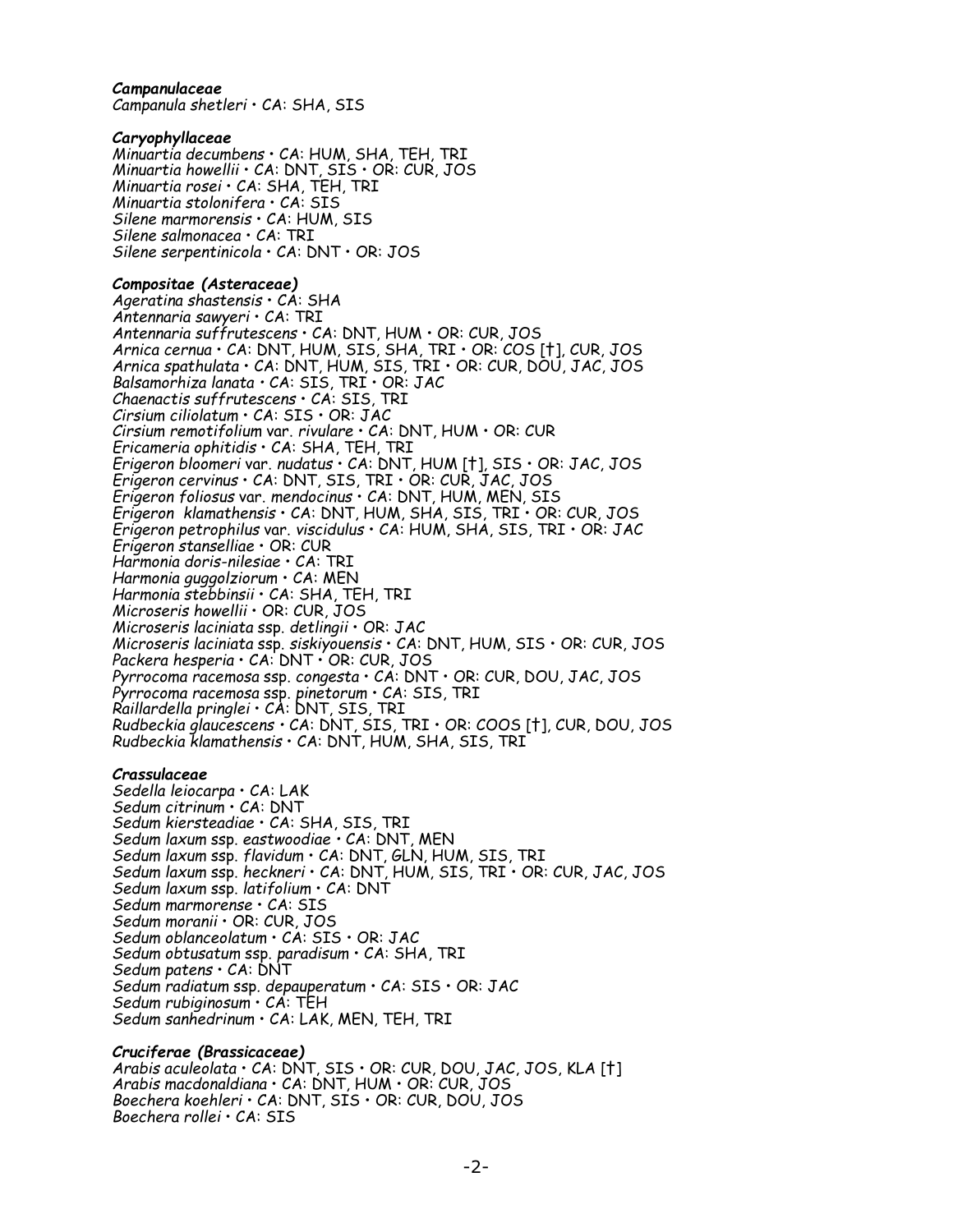*Boechera serpenticola* • CA: SHA, TRI *Boechera ultra-alsa* • CA: LAK *Draba carnosula* • CA: DNT, SIS, TRI *Draba howellii* • CA: DNT, HUM, SHA, SIS, TRI • OR: CUR, JOS *Draba pterosperma* • CA: SIS *Noccaea fendleri* ssp. *californica* • CA: HUM, SIS, TRI *Noccaea fendleri* ssp. *siskiyouensis* • OR: CUR, DOU, JOS *Streptanthus glandulosus* ssp. *josephinensis* • OR: JOS *Streptanthus howellii* • CA: DNT • OR: CUR, JOS *Streptanthus oblanceolatus* • CA: TRI *Streptanthus vernalis* • CA: LAK

## *Cyperaceae*

*Carex serpenticola* • CA: DNT • OR: CUR, JOS

## *Ericaceae*

*Arctostaphylos klamathensis* • CA: SHA, SIS, TRI *Arctostaphylos nevadensis* ssp. *knightii* • CA: DNT, HUM [†], SIS *Arctostaphylos nortensis* • CA: DNT *Arctostaphylos nummularia* ssp*. mendocinensis* • CA: MEN *Kalmiopsis fragrans •* OR: CUR, DOU, JOS *Kalmiopsis leachiana* • OR: CUR, DOU, JOS *Vaccinium shastense* ssp. *shastense •* CA: SHA

## *Fagaceae*

*Quercus sadleriana* • CA: DNT, HUM, SIS, TEH, TRI • OR: COS [†], CUR, DOU, JAC, JOS

## *Gentianaceae*

*Gentiana plurisetosa •* CA: HUM, SIS • OR: JOS

## *Gramineae (Poaceae)*

*Calamagrostis foliosa* • CA: DNT, HUM, MEN *Puccinellia howellii* • CA: SHA

## *Grossulariaceae*

*Ribes marshallii* • CA: HUM, SIS • OR: JAC, JOS

## *Hydrophyllaceae*

*Howellanthus dalesianus* • CA: SHA, SIS, TRI *Nemophila hoplandensis* • CA: MEN *Phacelia greenei* • CA: SIS, TRI *Phacelia leonis* • CA: DNT, SIS, TRI • OR: JOS *Phacelia peckii* • OR: JAC, JOS

## *Iridaceae*

*Iris bracteata* • CA: DNT • OR: DOU, JOS *Iris tenax* ssp. *klamathensis* • CA: HUM, SBO [†], SIS *Iris* x *thompsonii* • CA: DNT • OR: CUR

## *Labiatae (Lamiaceae)*

*Monardella siskiyouensis* • CA: SIS *Stachys bergii* • CA: DNT, HUM, TRI

## *Leguminosae (Fabaceae)*

*Astragalus agnicidus* • CA: HUM, MEN *Astragalus rattanii* var*. rattanii* • CA: GLN [†], HUM, LAK, MEN, TRI *Lathyrus delnorticus* • CA: DNT, HUM, SIS • OR: COS, CUR, JOS *Lotus yollabolliensis* • CA: HUM, TRI *Lupinus aridus* ssp. *ashlandensis* • OR: JAC *Lupinus constancei* • CA: HUM, TRI *Lupinus croceus* var. *croceus* • CA: SIS, TRI *Lupinus croceus* var. *pilosellus* • CA: SHA, SIS, TRI *Lupinus elmeri* • CA: HUM, TRI *Lupinus lapidicola* • CA: DNT, HUM, SIS, TRI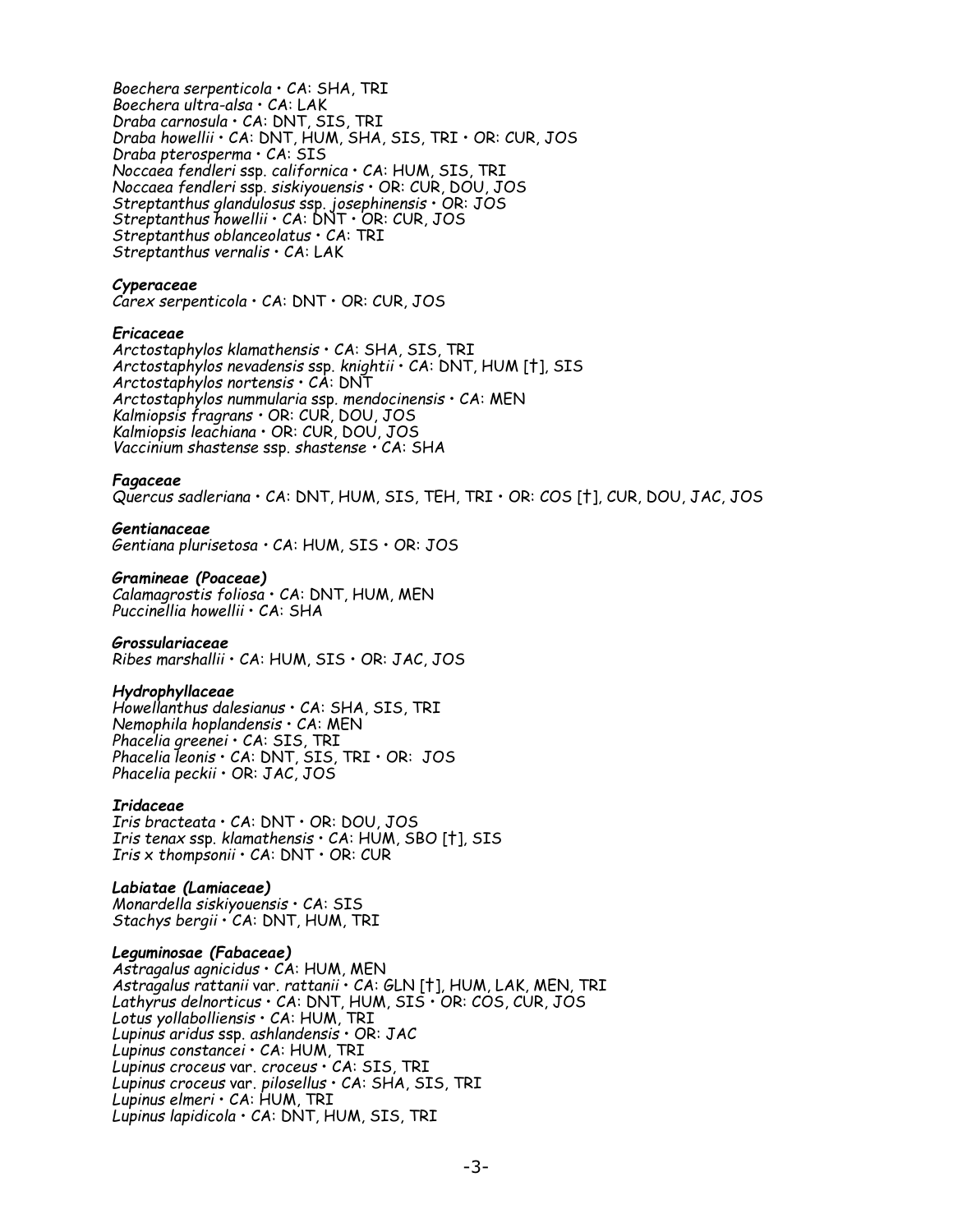*Lupinus milo-bakeri* • CA: COL, MEN *Lupinus tracyi* • CA: DNT, HUM, SIS, TRI • OR: CUR, JOS *Sophora leachiana* • OR: CUR, JOS *Trifolium longipes* ssp. *oreganum •* CA: DNT, HUM, SHA, SIS, TRI • OR: JOS *Trifolium siskiyoense* • CA: SIS • OR: DOU [†], JAC [†], JOS [†]

## *Liliaceae*

*Calochortus coxii* • OR: DOU *Calochortus howellii* • OR: CUR, JOS *Calochortus indecorus* • OR: JOS *Calochortus monanthus* • CA: SIS [**†** 1876] *Calochortus persistens* • CA: SIS • OR: JAC *Calochortus syntrophus •* CA: SHA *Calochortus umpquaensis* ssp. *confertus •* OR: DOU, JOS *Calochortus umpquaensis* ssp. *flavicomus •* OR: DOU *Calochortus umpquaensis* ssp. *umpquaensis •* OR: DOU *Erythronium citrinum* var. *citrinum* • CA: DNT, HUM, SIS, TRI • OR: CUR, JOS *Erythronium citrinum* var. *roderickii* • CA: TRI *Erythronium hendersonii* • CA: DNT, SIS • OR: JAC, JOS *Erythronium shastense* • CA: SHA *Fritillaria gentneri* • CA: SIS • OR: JAC, JOS *Lilium bolanderi* • CA: DNT, HUM, SIS • OR: CUR, JOS *Lilium kelloggii* • CA: DNT, HUM • OR: CUR [†], JOS [†] *Lilium pardalinum* ssp. *vollmeri* • CA: DNT, HUM, SIS, TRI • OR: CUR, JAC, JOS *Lilium pardalinum* ssp. *wigginsii* • CA: DNT, SIS • OR: JAC, JOS *Prosartes parvifolia* • CA: DNT • OR: JOS

#### *Limnanthaceae*

*Limnanthes alba* var. *gracilis* • OR: JAC [†], JOS *Limnanthes floccosa* ssp. *grandiflora* • OR: JAC *Limnanthes floccosa* ssp. *pumila* • OR: JAC

#### *Linaceae*

*Hesperolinon adenophyllum* • CA: HUM, LAK, MEN *Hesperolinon didymocarpum* • CA: COL, LAK *Hesperolinon tehamense* • CA: GLN, TEH

#### *Malvaceae*

*Sidalcea elegans* • CA: DNT • OR: CUR, JOS *Sidalcea hickmanii* ssp*. petraea* • OR: JAC *Sidalcea hickmanii* ssp*. pillsburiensis* • CA: LAK

#### *Melanthiaceae*

*Trillium kurabayashii* • CA: DNT, HUM, SIS • OR: CUR, JOS *Trillium ovatum* ssp. *oettingeri* • CA: SHA, SIS, TRI

#### *Montiaceae*

*Claytonia serpenticola* • CA: TRI *Lewisia cotyledon* ssp. *cotyledon* • CA: DNT, SIS, TRI • OR: JAC, JOS

#### *Nyctaginaceae*

*Mirabilis greenei* • CA: COL, GLN, SIS, TEH

## *Onagraceae*

*Epilobium rigidum* • CA: DNT, SIS • OR: CUR, JAC, JOS *Epilobium siskiyouense* • CA: SIS, TRI • OR: JAC, JOS

## *Papaveraceae*

*Dicentra formosa* ssp. *oregana* • CA: DNT, HUM, SIS, TRI • OR: CUR, JOS

## *Polemoniaceae*

*Leptosiphon nuttallii* ssp. *howellii* • CA: TEH *Navarretia myersii* ssp*. deminuta* • CA: LAK *Phlox hirsuta* • CA: SIS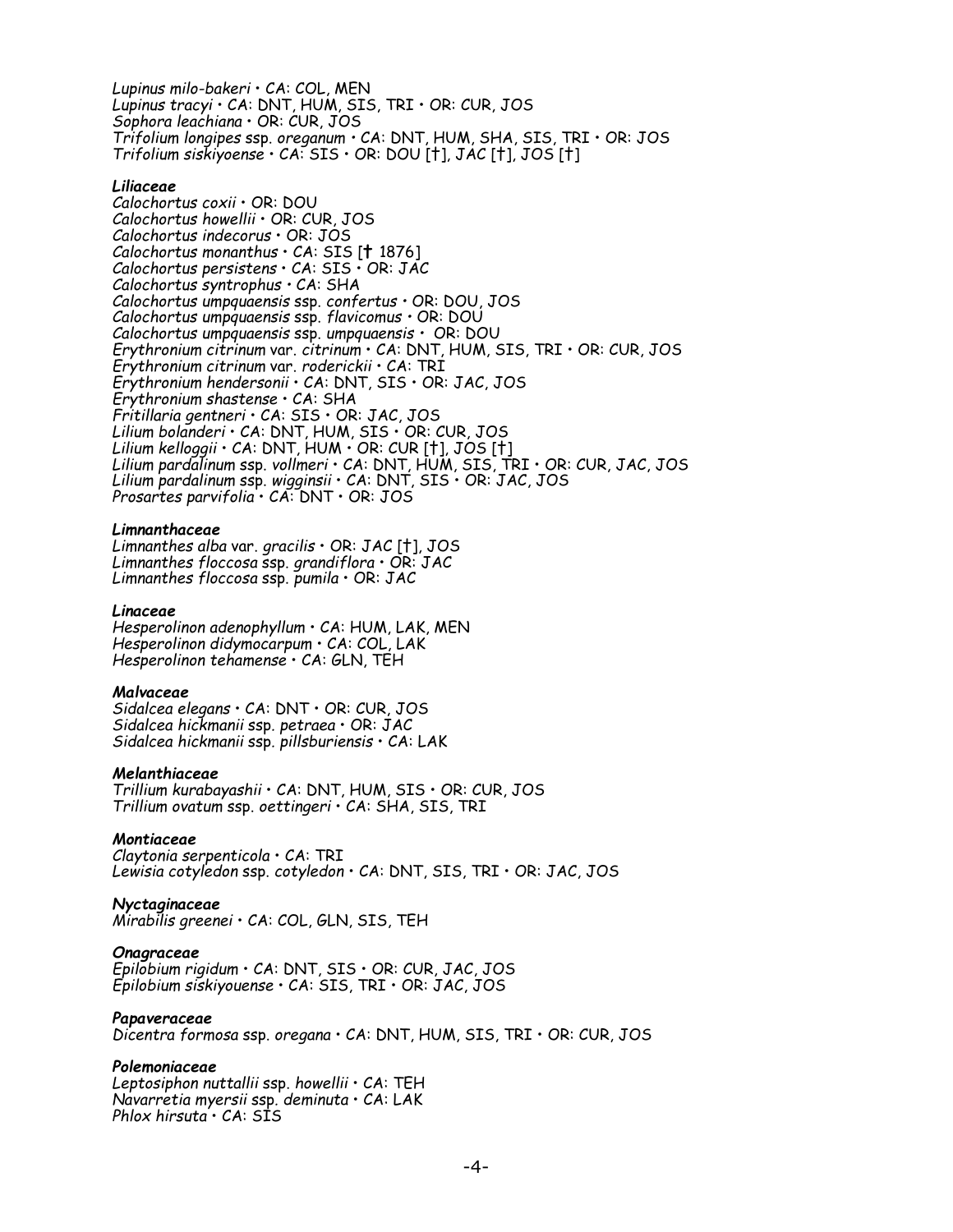*Polemonium eddyense* • CA: SIS

## *Polygonaceae*

*Eriogonum alpinum* • CA: SIS, TRI *Eriogonum congdonii* • CA: SHA, SIS, TRI *Eriogonum diclinum* • CA: SIS, TRI • OR: JOS, WASCO [†] *Eriogonum hirtellum* • CA: DNT, SIS *Eriogonum libertini* • CA: SHA, SIS, TEH, TRI *Eriogonum pendulum* • CA: DNT • OR: CUR, JOS *Eriogonum siskiyouense* • CA: SIS, TRI *Eriogonum umbellatum* var. *lautum* • CA: SIS *Eriogonum umbellatum* var. *humistratum* • CA: SHA, SIS, TRI *Eriogonum umbellatum* var. *nelsoniorum* • CA: HUM, TRI *Eriogonum ursinum* var. *erubescens* • CA: SIS, TRI, SHA *Eriogonum villosissimum* • OR: DOU

## *Ranunculaceae*

*Ranunculus austro-oreganus* • OR: JAC *Ranunculus occidentalis* var. *howellii* • CA: SIS • OR: CUR, JAC, JOS

## *Rosaceae*

*Horkelia congesta* ssp. *nemorosa •* OR: CUR, DNT, DOU, *JAC, JOS Horkelia daucifolia* ssp. *caruifolia* • OR: JAC *Horkelia daucifolia* ssp. *daucifolia* • CA: SHA, SIS, TEH, TRI • OR: JAC *Horkelia hendersonii* • CA: SIS • OR: JAC *Horkelia howellii* • CA: DNT • OR: CUR, DOU, JOS *Horkelia sericata* • CA: DNT, HUM, SIS • OR: CUR, JOS *Ivesia longibracteata* • CA: SHA, SIS *Ivesia pickeringii* • CA: SIS, TRI *Neviusia cliftonii* • CA: SHA *Potentilla cristae* • CA: SIS, TRI *Rosa gymnocarpa* var. *serpentina* • CA: DNT, HUM, SIS • OR: CUR [†], JOS

## *Rubiaceae*

*Galium glabrescens* ssp. *josephinense* • OR: JOS [†] *Galium serpenticum* ssp. *scotticum* • CA: SIS, TRI

## *Salicaceae*

*Salix delnortensis* • CA: DNT, SIS • OR: CUR, JOS *Salix tracyi* • CA: DNT, HUM • OR: JOS

#### *Saxifragaceae*

*Bensoniella oregona* • CA: HUM • OR: COS, CUR, DOU, JOS

## *Scrophulariaceae* **(in the traditional sense)**

*Castilleja brevilobata* • CA: DNT, SIS • OR: JOS *Castilleja collegiorum* • OR: KLA *Castilleja mendocinensis* • CA: HUM, MEN *Castilleja miniata* ssp. *elata* • CA: DNT, SIS • OR: CUR, JOS *Castilleja schizotricha* • CA: SIS, TRI • OR: JAC, JOS *Cordylanthus tenuis* var*. pallescens* • CA: SIS *Erythranthe taylorii* • CA: SHA *Erythranthe trinitiensis* • CA: HUM, SIS, TRI *Mimulus primuloides* var. *linearifolius* • CA: SHA, SIS, TRI *Orthocarpus pachystachyus* • CA: SIS *Pedicularis howellii* • CA: DNT, SIS • OR: JOS *Penstemon filiformis* • CA: SHA, SIS, TRI *Penstemon purpusii* • CA: COL, GLN, HUM, LAK, MEN, SHA, SIS, TRI *Penstemon tracyi* • CA: SIS, TRI *Veronica copelandii* • CA: SIS, TRI

## *Umbelliferae (Apiaceae)*

*Lomatium cookii* • OR: JAC, JOS *Lomatium howellii* • CA: DNT, SIS • OR: CUR, JOS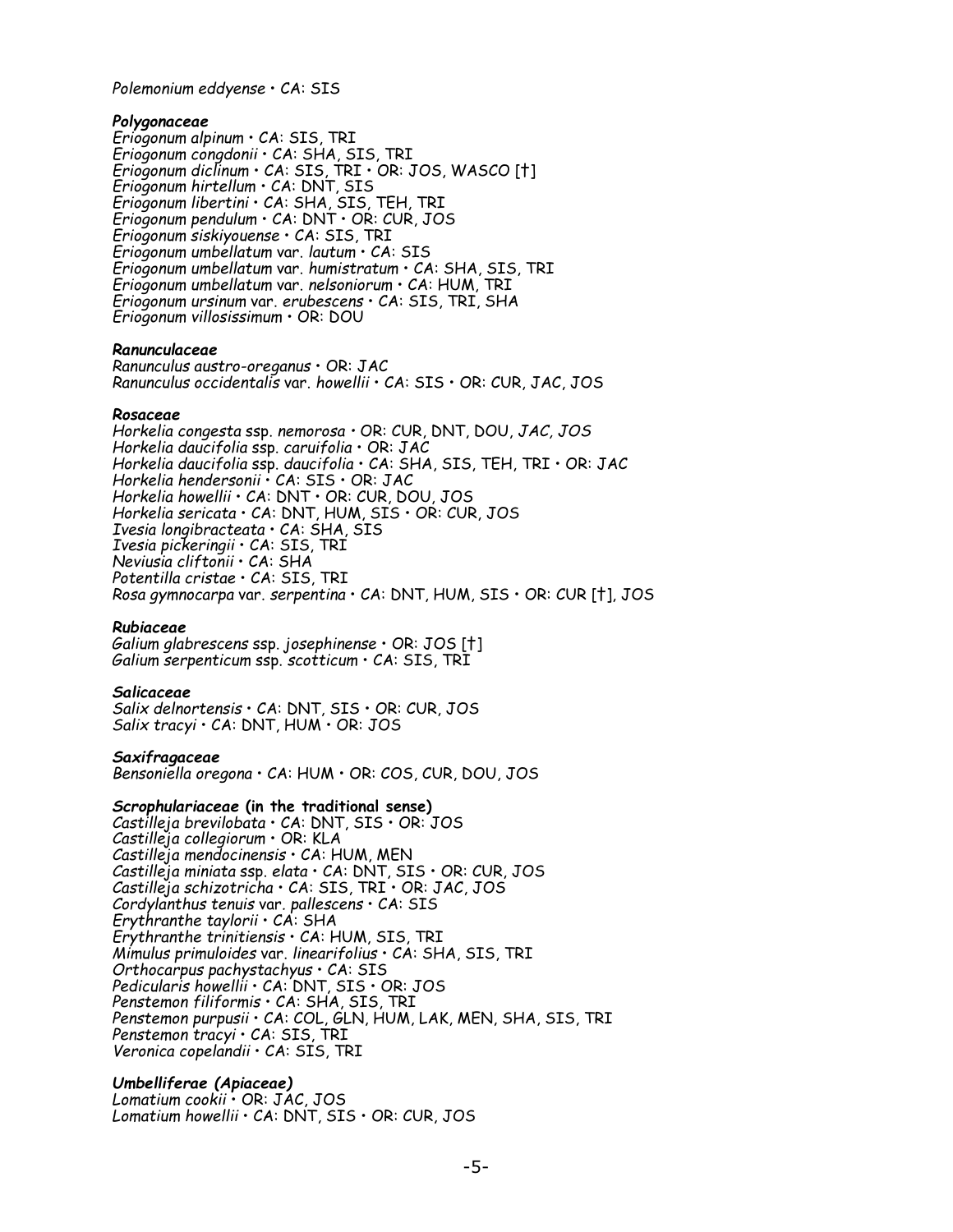*Lomatium kogholiini* • CA: TRI *Perideridia leptocarpa* • CA: SIS *Sanicula peckiana* • CA: DNT, HUM • OR: CUR, JOS *Tauschia glauca •* CA: DNT, HUM, TRI • OR: CUR, DOU, JAC, JOS *Tauschia howellii* • CA: SIS • OR: JAC

## *Violaceae*

*Viola primulifolia* ssp. *occidentalis* • CA: DNT • OR: CUR, JOS

#### *Viscaceae*

*Arceuthobium abientinum* ssp. *wiensii* • CA: SIS, TRI • OR: JOS

Plants presumed extinct are indicated by the symbol †

Please bring errors and omissions to my attention at [jps2@humboldt.edu.](mailto:jps2@humboldt.edu.)

## **ACKNOWLEDGMENTS**

Frank Callahan provided valuable assistance and commentary for this edition, as did Veva Stansell and Vernon Oswald on earlier versions.

## **BIBLIOGRAPHY**

Alverson, E. 2016. Shasta County endemics: discovery day, Shasta County, California, 3 April 2015. Fremontia 44(2): 8-13.

Baldwin, B. G., D. H. Goldman, D. J. Keil, R. Patterson, T. J. Rosatti, & D. H. Wilken (editors). 2012. The Jepson manual: vascular plants of California. Second edition, throughly revised and expanded. Univ. California Press. Berkeley. 1568 pp.

Burge, D. O. et al. 2016. Plant diversity and endemism in the California Floristic Province. Madroño 63(2): 3-206.

CalFlora: calflora.org

California Native Plant Society. 2018. Inventory of rare and endangered plants of California (online edition). [www.rareplants.cnps.org](http://www.rareplants.cnps.org)

Consortium of California Herbaria. ucjeps.berkeley.edu/consortium/

Consortium of Pacific Northwest Herbaria: pnwherbaria.org/data/search

Eastman, D. C. 1990. Rare and endangered plants of Oregon. Beautiful America Publ. Wilsonville, OR. 194 pp.

Eastwood, A. 1947. Endemism in the flora of California. Contr. Gray Herbarium 165: 55-62.

Flora North America Editorial Committee. 1993  $\rightarrow$ . Flora of North America north of Mexico. Oxford Univ. Press. New York, NY.

Harrison, S. P. 2013. Plant and animal endemism in California. Univ. California Press. Berkeley. 189 pp.

Hickman, J. C. (editor). 1993. The Jepson Manual: higher plants of California. Univ. California Press. Berkeley. 1400 pp.

Meinke, R. J. 1981. Threatened and endangered vascular plants of Oregon: an illustrated guide. Siskiyou Natl. For. U. S. Forest Service. U. S. Dept. Agric.

Meyers, S. C., T. Jaster, K. E. Mitchell, & L. K. Hardison (editors). 2015. Flora of Oregon. Volume 1: pteridophytes, gymnosperms, and monocots. Botanical Research Inst. Texas. Fort Worth. 591 pp.

Mullen, L. & R. Showalter. 2007. Rare plants of southwest Oregon. Bur. Land Management & U. S. Forest Service. Grants Pass Interagency Office. Grants Pass, OR. 298 pp.

Munz, P. A. 1959. A California flora. In collaboration with David Keck. Univ. California Press. Berkeley. 1681 pp.

Munz, P. A. 1968. Supplement to a California flora. Univ. California Press. Berkeley. 224 pp.

Nakamura, G. & J. K. Nelson. 2001. Illustrated field guide to selected rare plants of northern California. Publ. No. 3395. Agriculture and Natural Resources. Univ. California. Oakland. 370 pp.

Oregon flora project: oregonflora.org

Oregon Natural Heritage Information Center. 2004. Rare, threatened and endangered species of Oregon. Inst. Nat. Res. & Oregon State Univ. oregonstate.edu/ornhic

Oregon Biodiversity Information Center. 2016. Rare, threatened and endangered species of